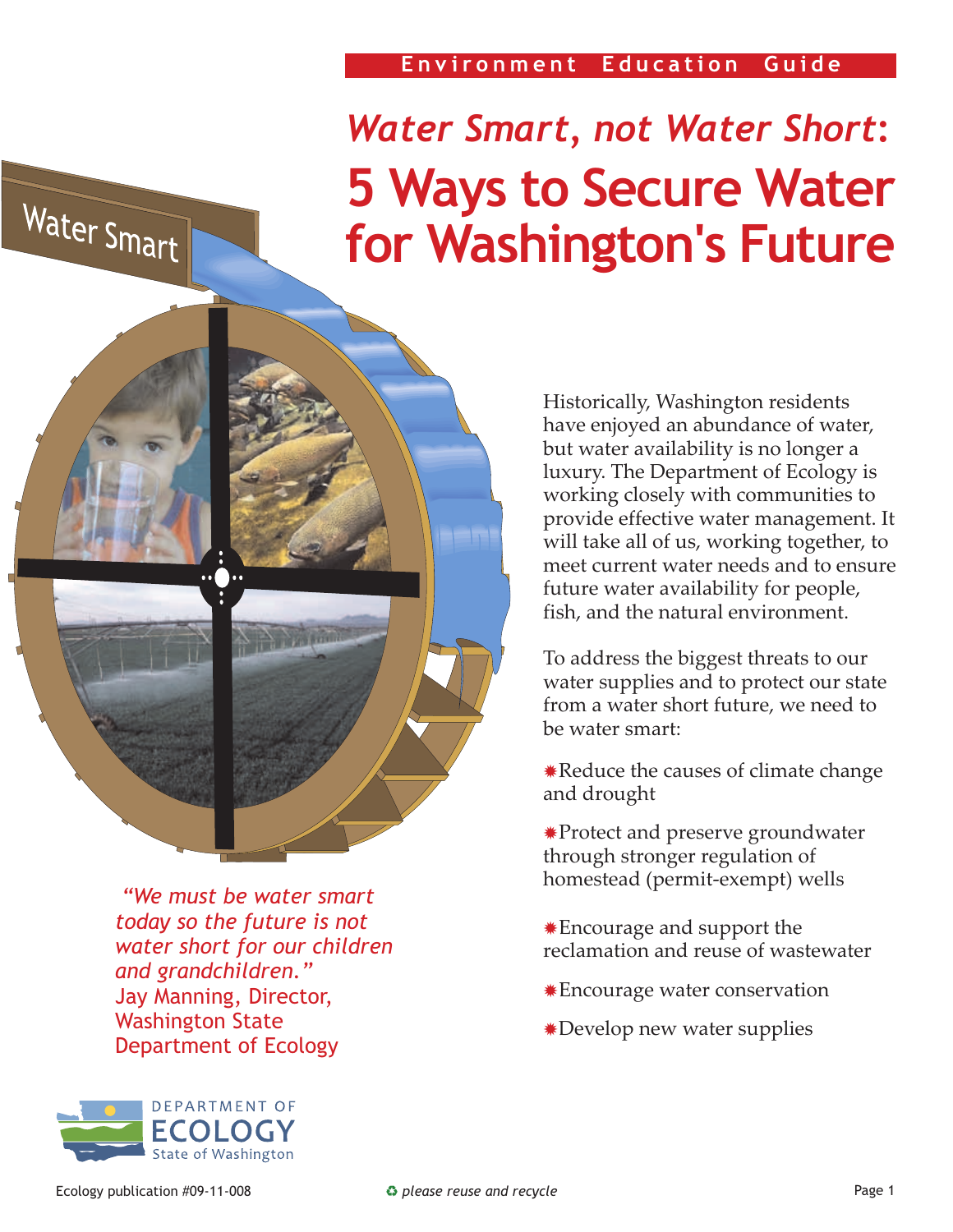# **Washington state draws on public, private expertise to protect water supplies from climate change**

*By Blanche Sobottke, contributing writer*

As Washington's climate changes, the Governor and the Legislature are working with concerned citizens and experts to reduce contributions to climate change and prepare for and adapt to changes we can't prevent.

According to the Climate Impacts Group at the University of Washington, the average annual temperature in the Pacific Northwest rose by 1.5° F in the 20th century and is expected to rise another 0.5° F per decade in the first half of the 21st century. A few degrees may not seem like much, but they can make the difference between rain and snow, early or late snowmelt, flowing summer streams or dry creek beds.

Our snowfed water supplies are particularly vulnerable to a warming climate. Drought isn't about how much rain falls, it's about water supply — how much water is available and whether it's enough.

Washington's warming climate is expected to result in milder winters and hotter summers. That will mean more rain and less snow falling from October through March, when water demands are lowest, and less rain falling in summer, when water needs are highest.

Much of Washington's water supply is stored in snow pack and glaciers that slowly melt, feeding streams and rivers. Less snow to



*South Cascades Glacier in Glacier Park Wilderness has retreated more than three-quarters of a mile since its last major advance in the 1500s.*

replenish the frozen supply and more warm months to melt it will alter the usual timing and level of stream flows. As more snow melts earlier in the year, less is left to feed streams through the summer.

Climate change is expected to affect underground water supplies, too. As more precipitation falls as rain, more water can be expected to run off directly into streams rather than soak slowly into the ground to recharge aquifers. Plus, higher summer temperatures coupled with less summer rainfall can dry out the soil. As groundwater levels drop, some wells will go dry.

Washington has developed laws and policies to address climate change. Codes and standards for vehicle emissions, fuel content, energy-efficient buildings, appliances, outdoor burning, and electric utilities all support targets set by the Governor and Legislature to reduce Washington's greenhouse gas emissions to 1990 levels by 2020, and to half that by 2050.

Through the Western Climate Initiative, Washington, six other states, and four Canadian provinces are working to set a regional target for reducing greenhouse gas emissions. Washington is also working with British Columbia

on clean technologies. Many Washington cities have joined the U.S. Mayor's Climate Protection Agreement to slow climate change with better energy, water, waste, and transport management. The Climate Action Team (CAT) has engaged business, community, and environmental leaders to consider ways to achieve our state's climate change reduction goals.

(*Assistant State Climatologist Karin Bumbaco contributed to this report.)*

## **Two new reports show impact of climate change on Washington**

Ecology has posted on its Web site two newly released university reports showing the impact of climate change in Washington – and the cost of doing nothing:

2009 report: Impacts of ✹ Climate Change on Washington's Economy *http://www.ecy.wa.gov/ climatechange/economic\_impacts.htm*

Scientific Forecast of Climate ✹ Change Effects in Washington State *http://www.ecy.wa.gov/ climatechange/ [scientific\\_forecast2009.htm](http://www.ecy.wa.gov/climatechange/scientific_forecast2009.htm)*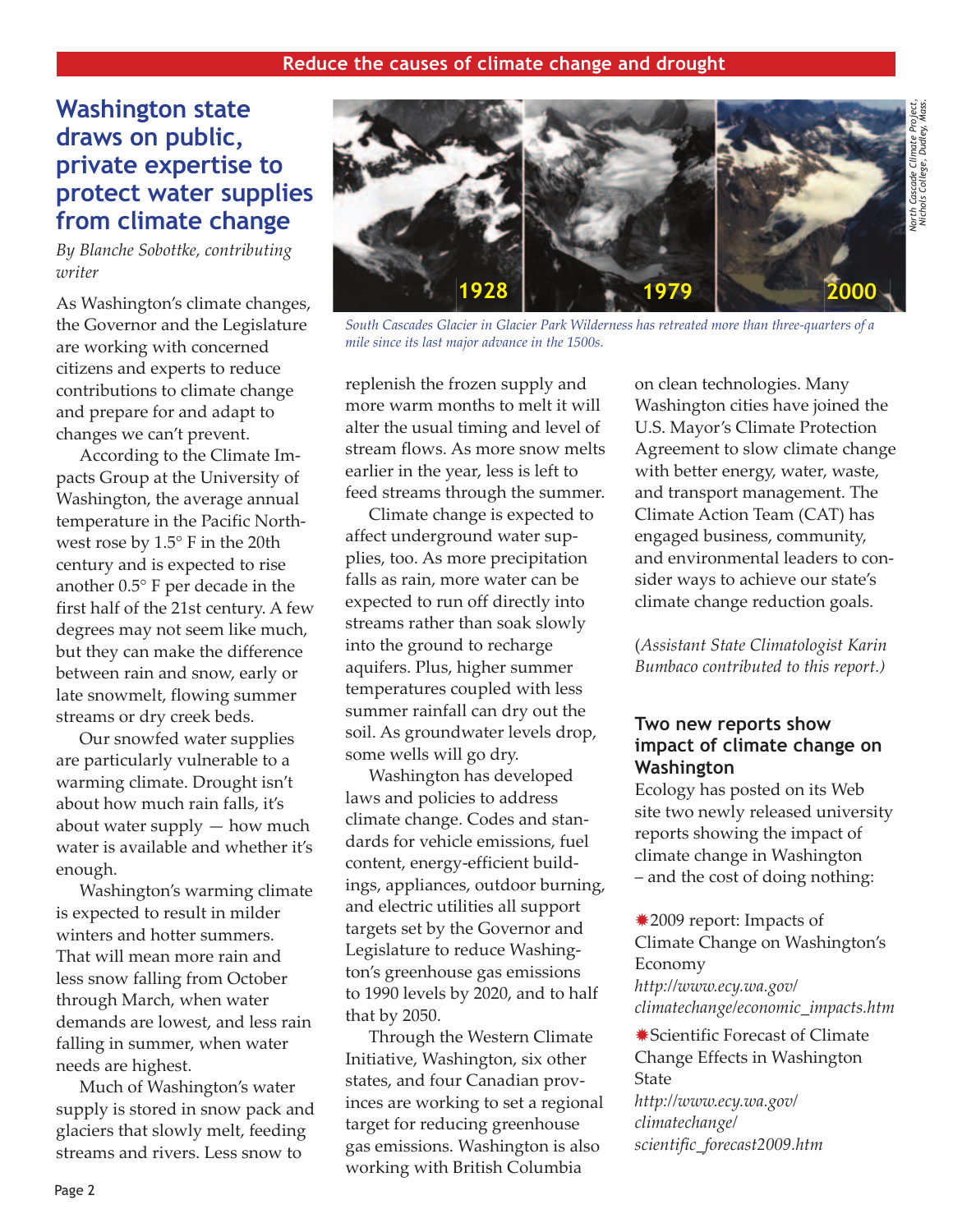# **Water suppliers, government need proactive response to drought**

*By Lynne Geller, Water Resources, Ecology*

After the record-breaking snowfall of the winter of 2008, it's hard to believe that in the big picture temperatures are rising and our water supply is increasingly stressed!

The Washington Climate Impacts Group (CIG) projects that temperature and precipitation in the Pacific Northwest will change significantly over the next 20-40 years. Temperatures will be warmer, and there will likely be wetter winters and drier summers.

And with a warmer climate and drier summers, droughts could become more severe and longer-lasting. As more water evaporates, particularly during summer and fall, drought conditions could intensify and the risk of wildfires increase. Warmer temperatures will reduce winter snowpack and therefore late summer stream flows.

Lower summer stream flows mean less water will be available when needed for irrigation, hydropower, cities, and salmon. And the impact is not just on the amount of water available; higher water temperatures also affect water quality.

## **Droughts occurring more frequently; economic effects devastating**

Although drought is a normal part of Washington's climate cycle, what is unusual is that droughts appear to be occurring more frequently. Areas of the state are affected differently by drought. Based on the state's history with drought from 1895 to 1995, severe or extreme drought is expected:

10-15 percent of the time in all ✹ of Eastern Washington, except for the Cascade Mountains' eastern foothills.

5-10 percent of the time on the ✹ eastern slopes of the Cascades and much of Western Washington.

Multiple droughts since 1971 have resulted in dry streams, withered and abandoned crops, dead fish, record low rivers, and declining groundwater levels. The worst drought on record occurred in 1977, with one in 2001 a close second. Several



*A dust storm envelops an Idaho community. Weather systems are fed by energy (heat) in the atmosphere. Extreme weather events are expected to become more common with climate change.*

droughts lasted more than one season. Between 2000 and 2005, Washington experienced two drought emergencies, resulting in statewide drought declarations by Governors Locke and Gregoire. A regional drought was declared for the northwest corner of Washington from west of Port Angeles to Cape Flattery in the fall of 2006.

Economic effects can be extensive. The U.S. Federal Emergency Management Agency has estimated that drought costs the U.S. an average of \$6-8 billion every year, making it the costliest natural disaster. The impacts primarily occur in agriculture, transportation, recreation and tourism, forestry, and energy sectors. But it is not just the economy that suffers. Environmental and social impacts are also significant, although harder to quantify.

In late 2006, a team of scientists and economists studied the effect of climate change on Washington's economy, revealing potentially costly impacts on forest resources, municipal water supplies and other economic activities, including:

Direct costs of fighting wildfires ✹ may total more than \$75 million per year by the 2020s – a 50 percent increase from current costs. And this does not take into account lost timber revenue.

More frequent droughts in ✹ Yakima may cause more crop losses due to water shortages. While drought does not occur every year, the average losses may increase to \$66 million for Yakima. (The Yakima River Basin produces crops worth about \$1 billion annually.) Other agricultural areas statewide are likely to face similar effects.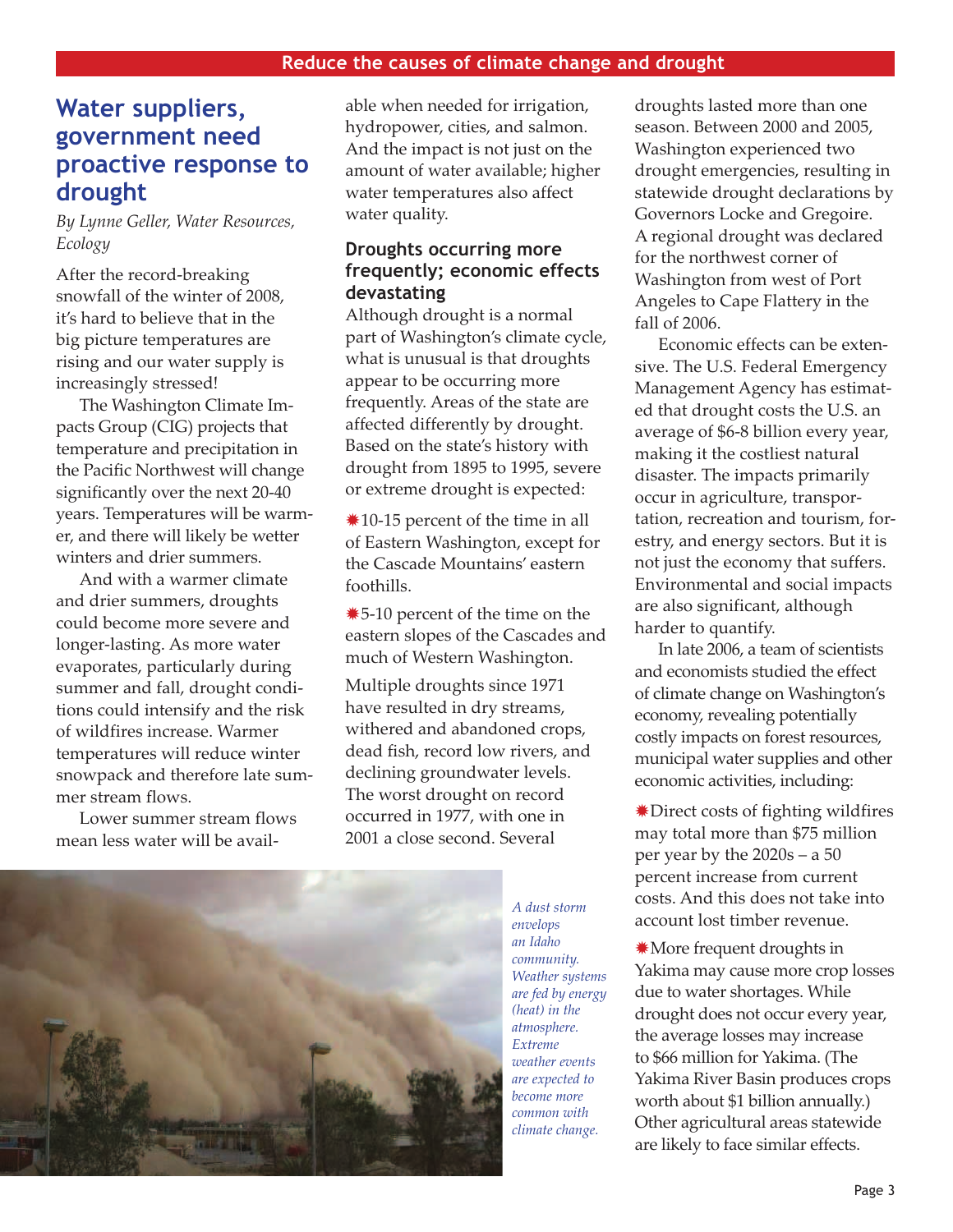Water conservation costs to ✹ offset the decline in guaranteed water for Seattle's water supply could exceed \$8 million by the 2020s and \$16 million per year by the 2040s. Eastern Washington communities in Spokane and Yakima will face similar impacts. Consumers could face water price increases in some basins.

Public health costs will increase ✹ due to smoke-related health problems, like asthma, from larger and more frequent wildfires.

Tourism and recreation losses ✹ related to forest closures and smoke could increase from larger and more frequent wildfires. Snow recreation would be impacted.

Hydropower revenues may be ✹ affected as stream flow patterns change because of climate change. University of Washington researchers suggest up to a 5 percent loss in the Columbia River hydrosystem, or \$166 million a year.

## **Drought management plans minimize the effects of water shortages**

What can we do now to prevent and prepare for drought? There is little disagreement in the scientific community that rising temperatures are related to climate change, which is a direct result of carbon dioxide and other greenhouse gas emissions from human activities. In 2007, Washington's Climate Advisory Team reported that implementing measures to reduce greenhouse gas emissions statewide could yield a collective net benefit to the state of more than \$900 million by 2020.



*Dry river bed of Touchet River in Walla Walla County in 2005 drought.*

The impacts of drought can be lessened through mitigation and preparedness. Experts stress the importance of a proactive, rather than a reactive, approach. Therefore, municipal water suppliers in Washington are required to have drought management plans to minimize the effects of water shortages on public health, recreation, the economy and the environment.

As Gov. Gregoire was declaring a statewide drought emergency in March 2005, water managers in Seattle and Tacoma public utilities were activating their water shortage contingency plans. City water managers worked to capture as much water from spring rains as possible. This collection of rainwater, combined with a decision earlier in the year to release less water than normal from the city's South Fork Tolt and Chester Morse reservoirs, meant the city's primary water sources remained viable even without the normal mountain snow pack.

## **Strategies needed to extend summer supplies**

The Seattle and Tacoma water shortage plans may provide inspiration to other water

suppliers working with local and state government to combat the ravages of frequent drought. The Department of Ecology will continue to encourage and support a variety of strategies to augment limited summer supplies, including:

The devolpment of storage ✹ capacities statewide.

Water rights transfers as an ✹ important strategy for making water available when and where it is needed. (In the 2005 drought, Ecology initiated a voluntary online "water exchange" to help link those who needed water with water-right holders who had water to sell or lease.)

Encourage water efficiency ✹ and conservation efforts in the municipal, industrial, and agricultural sectors, and by individuals not served by a municipal system.

The reuse of reclaimed water. ✹

## **For more information:**

"Drought Response 2001: Report ✹ to the Legislature" (*http://www.ecy. wa.gov/biblio/0111017.html*)

"2005 Drought Response: Report ✹ to the Legislature" (*http://www.ecy. wa.gov/biblio/0611001.html*)

National Drought Mitigation ✹ Center (*http://drought.unl.edu/ index.htm*)

Climate Impacts Group ✹ *(http://cses.washington.edu/cig/*)

U.S. Drought Portal ✹ (*http://www.drought.gov/portal/ server.pt/community/drought.gov*)

The Water Center (*http://depts.* ✹ *washington.edu/cuwrm/*)

2006 Economic Impacts Report ✹ (*http://www.ecy.wa.gov/climate change/economic\_impacts2006.htm*)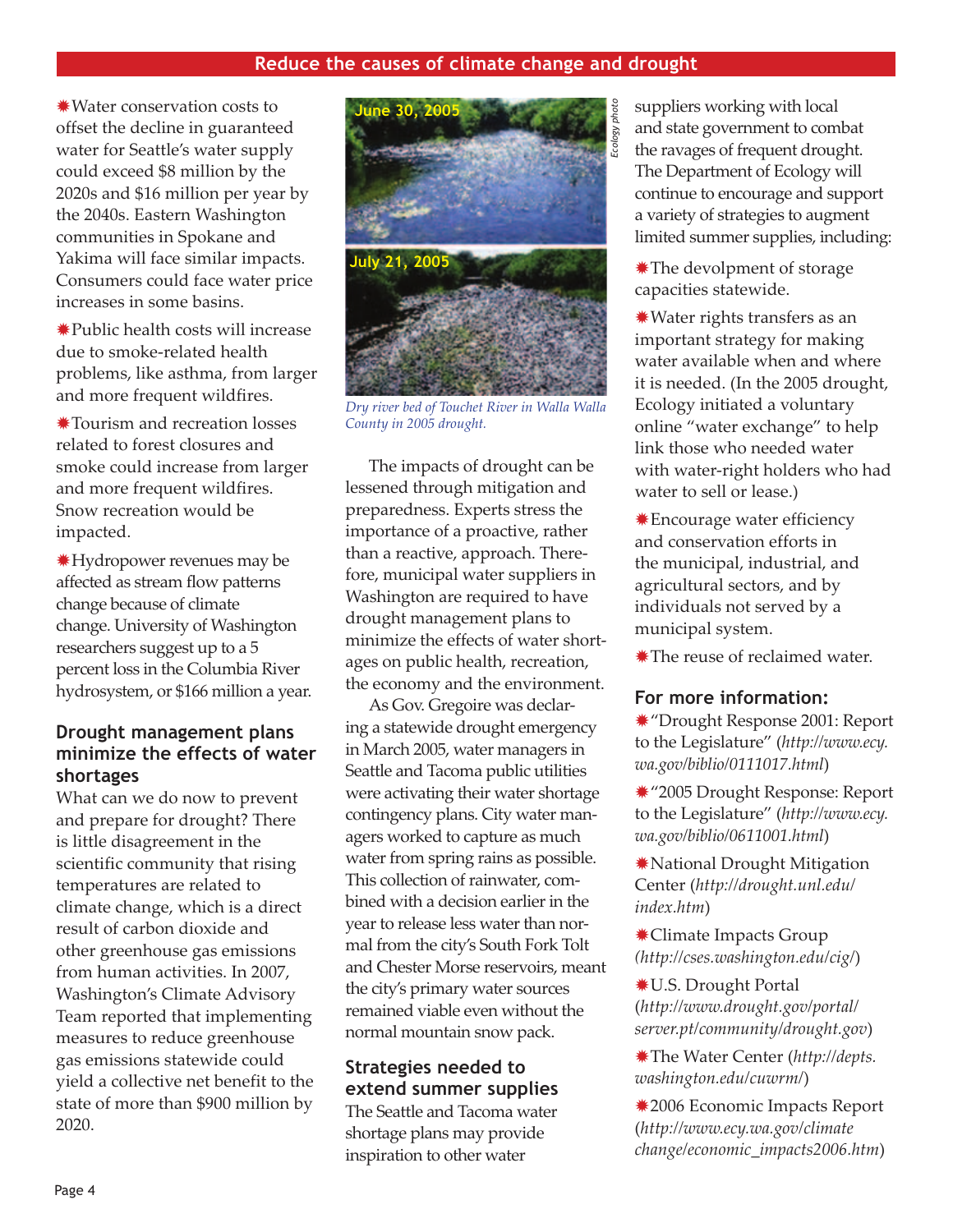# **Groundwater needs more protection; "homestead" wells can't meet the growing demands for water**

*By Dan Partridge, Water Resources Communications Manager, Ecology*

Joe Peck remembers the drought of 2005 when he was ordered to shut off water to the entire city of Roslyn while new, large vacation homes just out of town got to keep watering their lawns.

"This town was one of those that built Washington state. Tell me why, in a drought, those homes faced no restrictions, and we had to bear the brunt of it?" asked Peck, Roslyn's water superintendent, in an interview with the Seattle Times in 2007.

## **Roslyn's 1908 Water Rights are junior to others**

The answer, explained in a Times article headlined "*Big Growth, big fight over water*," is that although the city of Roslyn held water rights dating to 1908, they were still "junior" to even older rights. Meanwhile, newly built vacation homes outside Roslyn in Kittitas County were taking water from groundwater wells that do not require water right permits. Roslyn suffered the consequences of curtailment to satisfy downstream senior surface water rights. Permitexempt groundwater users, even though their priority dates were far junior, weren't curtailed - a disconnect between the 1945 Groundwater Code and 21st Century water needs.

**Water well logs per 40 acres -** 2009



*Each dot represents a group of the estimated 1 million water wells drilled in Washington State since the 1940s*

## **Groundwater plays crucial role in state's economic future**

The "groundwater permit exemption" or "homestead" exemption in the state Groundwater Code allows for the use of groundwater under certain conditions without obtaining a permit from the Washington Department of Ecology. While exempt from the permitting process, these withdrawals are still subject to all other state water laws, including the fundamental tenet that "first in time is first in (water) right."

Groundwater – that is, water under the ground – plays a critical role in Washington's economic and environmental future. It is the source of drinking water for more than 60 percent of Washington residents. Groundwater irrigates more than 385,000 acres in our state, supporting thousands of agricultural jobs and a large part of the state's economy. It is the primary source of water for

hundreds of commercial and industrial needs that use more than 138 million gallons of water each day. It is also expected to provide the majority of drinking water for the millions of new residents predicted for Washington in the next several decades.

"The proliferation of permitexempt wells in conjunction with increased impervious surface areas, both driven by robust population growth, are jointly the most significant threats to our future groundwater supplies, " said Ken Slattery, manager of Ecology's Water Resources Program.

To reduce the increasing numbers of permit-exempt wells in Kittitas County, Ecology worked in cooperation with the county on a memorandum of agreement for managing groundwater resources.

For more information on how a proposed rule limits the use of permit-exempt wells in Kittitas County housing developments, go to *http://www.ecy.wa.gov/ [programs/wr/cro/kittitas\\_wp.html](http://www.ecy.wa.gov/programs/wr/cro/kittitas_wp.html)*.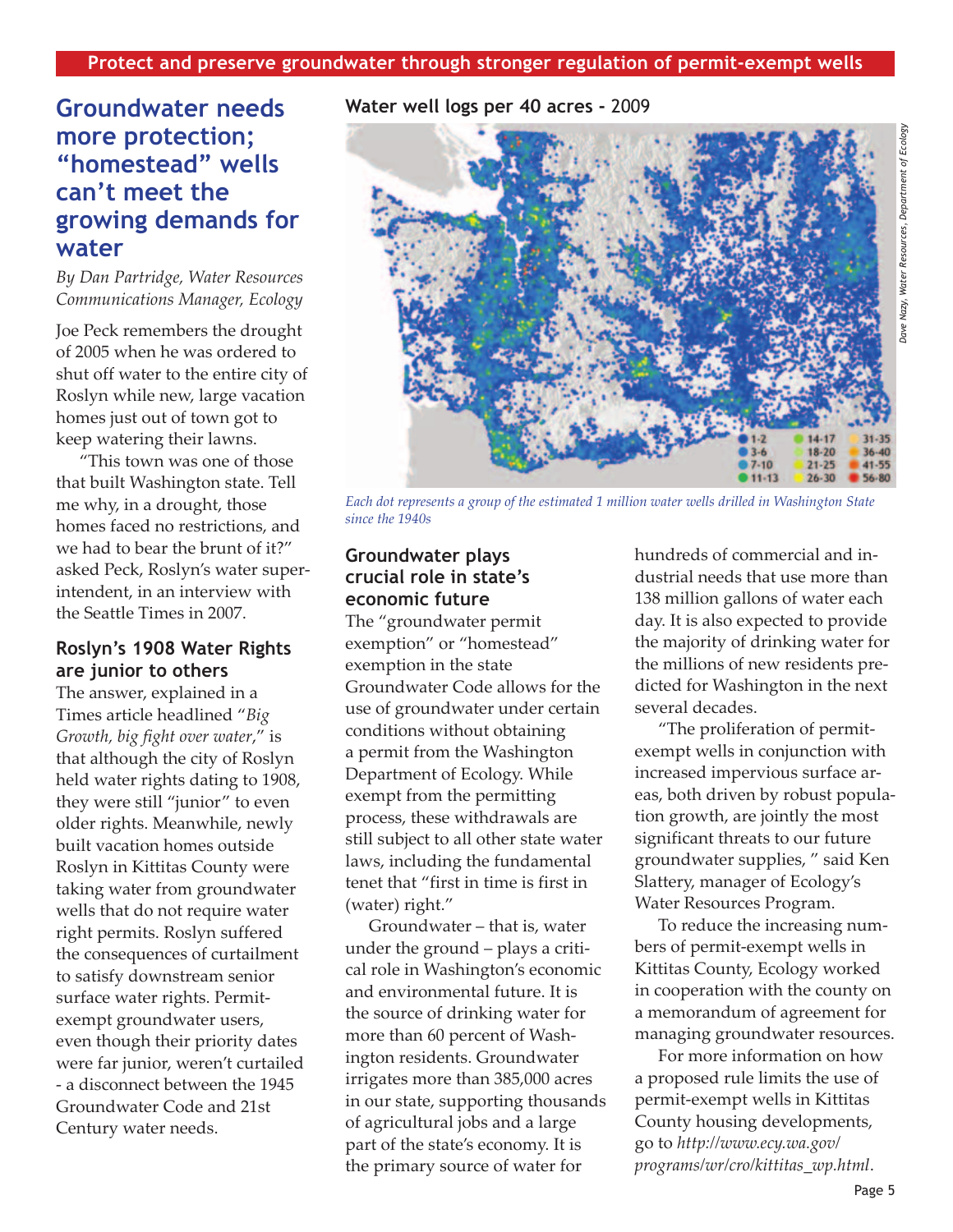

*Moses Lake, 1911*

## **Proliferation of permitexempt wells is not sustainable**

At the rate of 6,200 to 7,600 new exempt wells every year, Ecology estimates that close to 1 million wells have been drilled across the state since the 1940s. Washington's total groundwater use is estimated at about 1.1 billion gallons per day (gpd). To put this number in context, the average household indoor use is about 350 gpd.

Groundwater is a finite resource and the best available science suggests at current population growth rates, the proliferation of permit-exempt wells under current law is not sustainable. Washington state's population is now more than 6.3 million, and is expected to be between 8 to 9 million by 2030.

In May 2008, Washington Law Review author Kara Dunn wrote about the history of the Ground Water Code in "*Got Water? Limiting Washington's Stockwatering Exemption to Five Thousand Gallons Per Day*." At the time the Legislature enacted the code in 1945, Washington and the U.S. Bureau of Reclamation "were attempting to populate the Columbia Basin region with family farms,"according to Dunn.

Today, however, most of the permit-exempt wells are concentrated in the high growth areas of Washington and outside existing water systems. While no single exempt well is likely to have a major impact, the cumulative impact is already taking its toll on groundwater and surface water levels in some areas. Local land use regulations have done little to restrict the spread of these wells.

## **Chaotic interpretation of exempt-well court decision**

In 2002 a state Supreme Court decision (Campbell & Gwinn vs. Ecology, 146 Wn. 2d I) established the guiding principle that county governments have been advised to use when making land use decisions involving water use: Housing developments outside of established water systems are entitled to only one exemption per "project." That exemption can be provided by more than one well but water use is limited to 5,000 gallons per day for all the wells combined.

Unfortunately, while establishing the one exemption per project rule, Campbell & Gwinn did not define what a project is and the result has been a chaotic interpretation of the court decision. The number of lots allowed to use the exemption varies from one subdivision to another across the state and from county to county. In some cases, dozens of lots have each been allowed their own exemptions in direct contravention of the Campbell & Gwinn opinion. In other cases, developers have attempted to use multiple exemptions by trying to disguise the ownership of and relationship between adjacent developments.

## **Ecology seeks clarification of groundwater exemption**

Recognizing the need to update the 1945 groundwater exemption, Ecology is seeking to clarify the existing exemption for both group domestic and stockwatering uses. This can be accomplished through legislation, rulemaking or a combination of both.

Regulations that may be considered include:

Requiring property owners ✹ whose place of water use is within the service area of a water purveyor (like a public utility district) to obtain water service from that purveyor if it can be provided in a timely and reasonable manner.

Restricting all domestic uses ✹ of an exempt well (household,



*Housing construction has mushroomed in recent years.*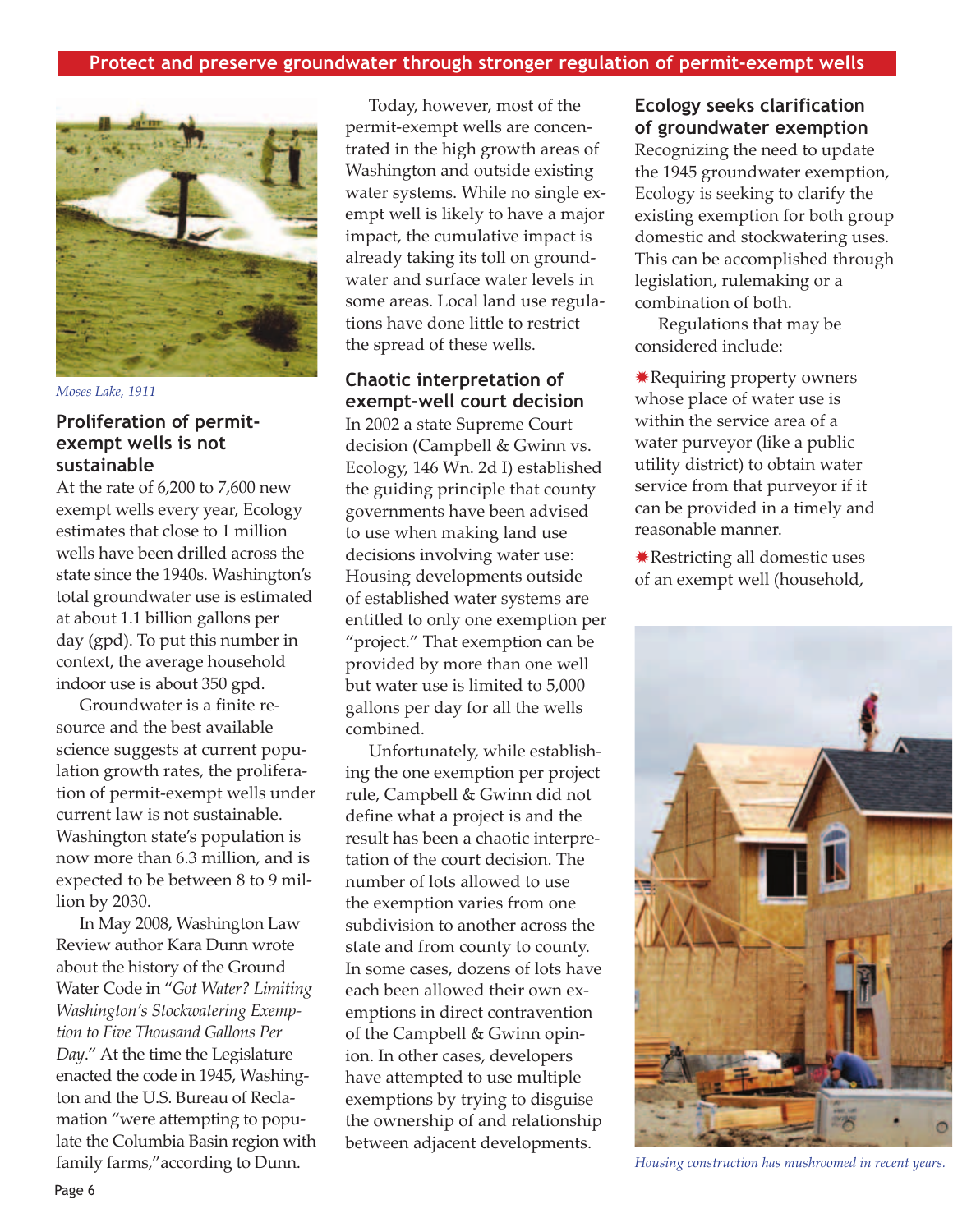stockwatering, and noncommercial gardens) to a combined 5,000 gallons per day.

Reducing the 5,000 gallons ✹ per day limit on permit-exempt domestic wells when the well is not being used to water livestock. Although reduced limits would not apply to existing wells, different per household limits could be established for Eastern and Western Washington, acknowledging differences in water supplies east and west of the Cascades.

"After years of encouraging both agricultural and urban growth, Washington must realize that water is a limited resource that cannot sustain all uses over time," Law Review author Kara Dunn concluded in her extensively researched stockwatering article of 2008. "Revising the



## **Water Well Drilling by County**

*More than 90% of wells drilled in Washington are permit-exempt wells*

groundwater code to limit exempt uses and enhance Ecology's ability to regulate the state's water resources will be necessary to support future urban and agricultural growth in the state."

A growing number of water right holders, water purveyors and land use regulators across the state agree with Ecology that there's a need for clarifying permit-exempt well regulations and the stockwatering exemption in Washington's groundwater code.

## **For more information:**

*[http://www.ecy.wa.gov/programs/](http://www.ecy.wa.gov/programs/wr/comp_enforce/gwpe.html) wr/comp\_enforce/gwpe.html*



 *Most permit-exempt wells are drilled to accomodate growth outside established water systems.*

#### **The four types of groundwater uses exempt from the state water-right permitting requirements are:**

• Providing water for livestock (no gallon per day limit or acre restriction).

• Watering a non-commercial lawn or garden one-half acre in size or less (no gallon per day limit).

• Providing water for a single home or group of homes (limited to 5,000 gallons per day).

• Providing water for industrial purposes, including commercial irrigation (limited to 5,000 gallons per day but no acre limit).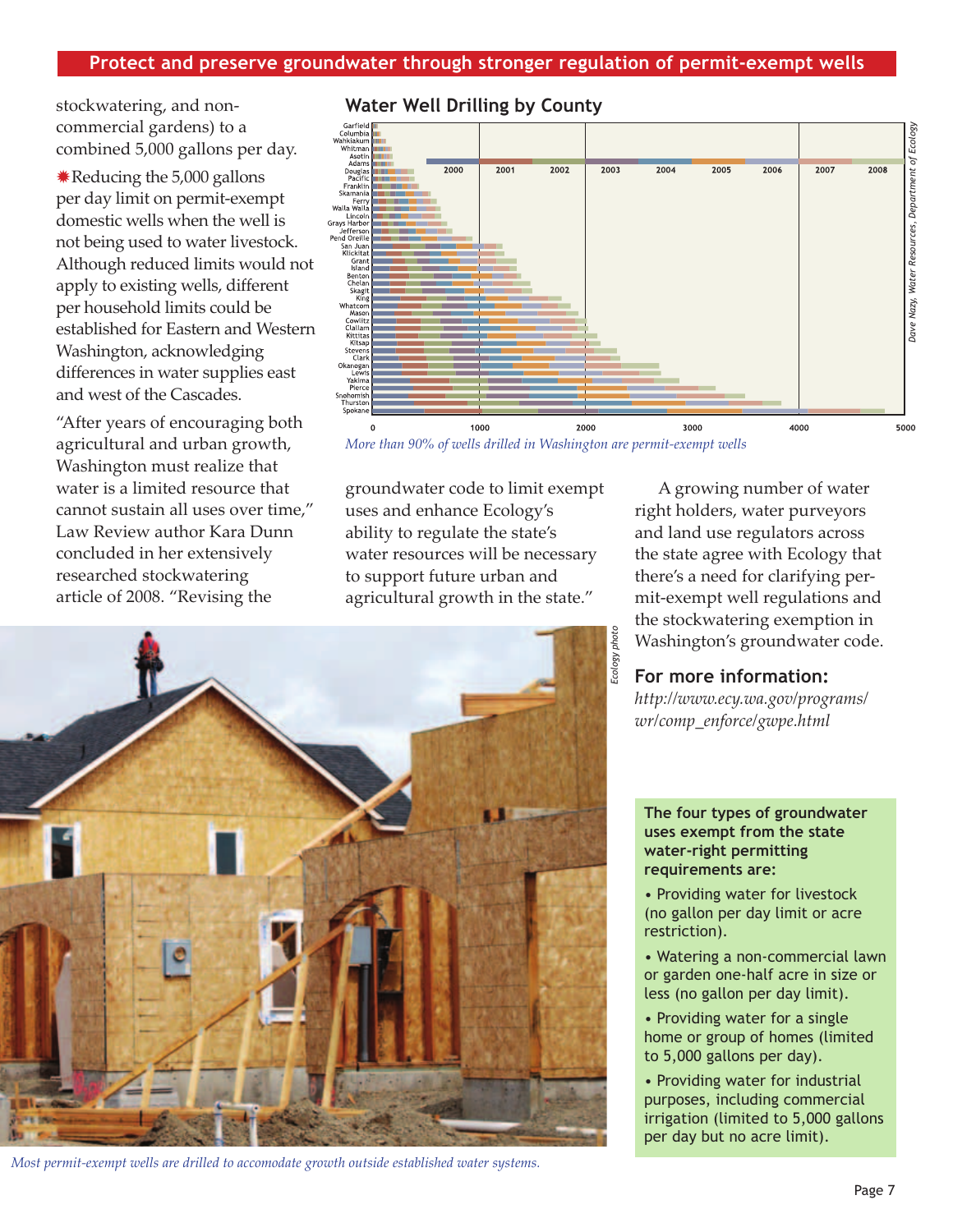## **Purple pipes deliver a reliable water supply for Washington's future**

*By Lynne Geller, Water Resources, Ecology*

Color the future of Washington's water supply "purple" because a simple concept is becoming more important in meeting the state's growing water needs.

With support from the general public and the Legislature, water suppliers working with Washington state are succeeding in restoring the quality of water taken from the environment for human needs and using it again.

The Legislature has encouraged and supported reclaimed water use since passage of the State's Reclaimed Water Act in 1992. Today there are 20 reclaimed water facilities in operation statewide, easily identified by the purple pipes that carry water now available for uses such as toilet



*Purple pipes at Medical Lake treatment facility carry water to Medical Lake and Deep Creek.*



*Conveyance pipes (far right) send reclaimed water into West Medical Lake* 

flushing and irrigation. In addition to these facilities capable of producing 31.5 million gallons of reclaimed water per day, seven projects are under construction and another 41 are in the planning or design phases.

Projections indicate the number of operating reclaimed water projects will double by 2015. As recently as 2007, the Legislature designated \$5.4 million of capital funding for grants to local governments in the Puget Sound region to complete reclaimed water projects. Requests for funding far exceeded the money available.

## **Drought-proof source of water available year-round**

Using reclaimed water preserves drinking quality water for direct use and keeps water continually recycling for new uses. It is a drought-proof source of water available on a year-round basis. Using reclaimed water saves taking water out of aquifers, rivers and lakes, which means more water is available for fish, wildlife, recreation, and drinking.

In addition to being a tool to help extend our water supply, reclaimed water is an important mechanism for improving water quality and reducing discharge of treated wastewater into Puget Sound and other sensitive areas.

Reclaiming water is done by using sophisticated treatment systems to speed up nature's restoration of water quality. Treatment cleans wastewater (water that needs cleaning after human use) and makes it ready for use again.

Reclaimed water treatment is highly engineered for safety and reliability. The quality of reclaimed water is more predictable than many existing surface and groundwater sources. Washington's reclaimed water standards are among the most protective in the country.

Utilities across the state have found creative uses for reclaimed water. These include crop and landscape irrigation, toilet flushing, dust control, and industrial cooling. Reclaimed water can also be used to improve wetlands, replenish groundwater, and increase flows in rivers and streams.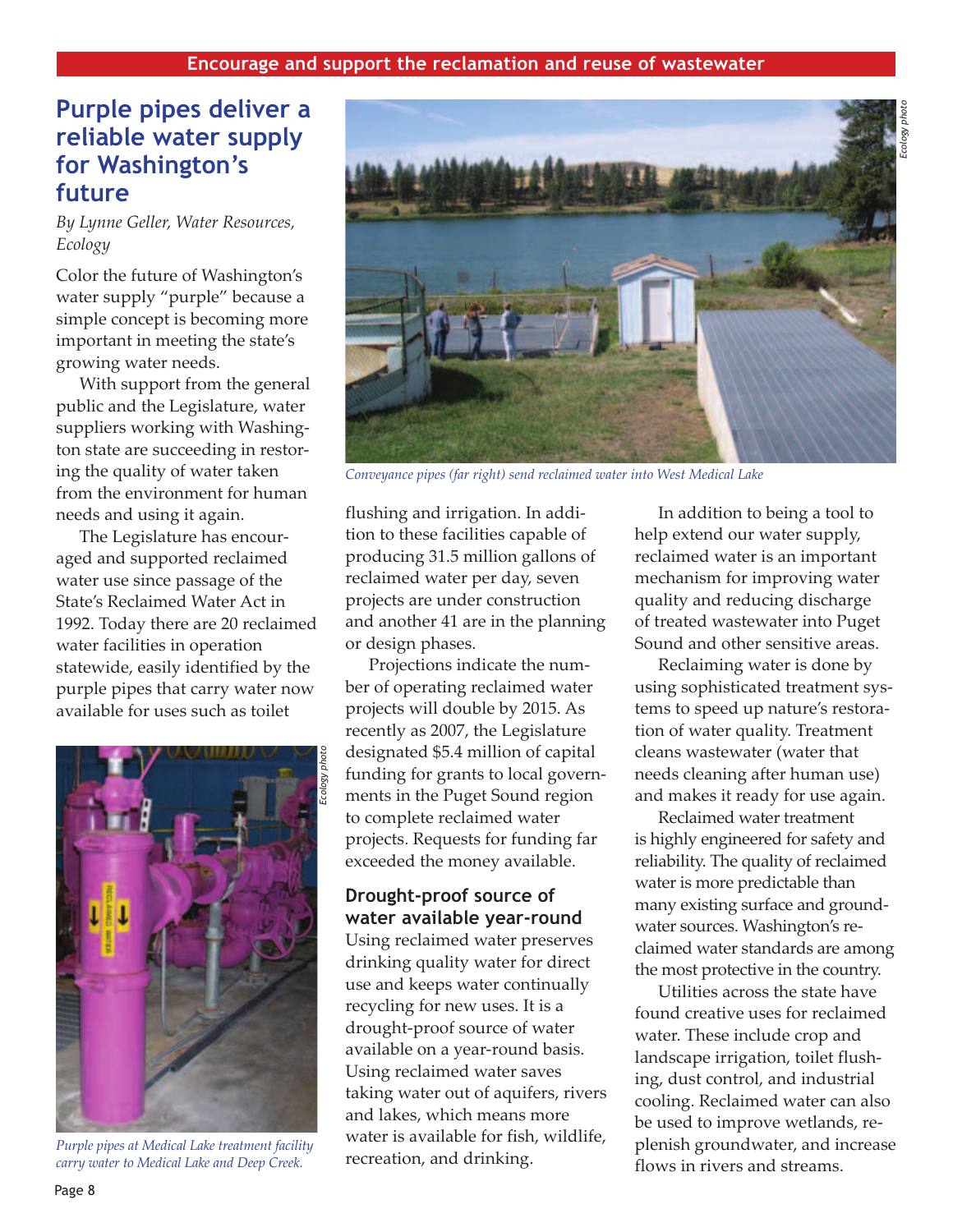## **Reclaimed water keeps parks and streetscapes green**

One successful utility is the LOTT Alliance, the regional wastewater treatment system serving Lacey, Olympia, Tumwater and northern Thurston County (LOTT). LOTT currently produces up to 1.75 million gallons per day of Class A reclaimed water, which is the highest quality of reclaimed water designated by the state Departments of Ecology and Health. This water, which would otherwise be discharged to Puget Sound, serves many community needs, including watering state- and city-owned parks and streetscapes. Reclaimed water supports five constructed wetland ponds in Hawks Prairie, which contain more than 225,000 wetland plants. Water flowing from the ponds replenishes groundwater.

In Spokane County, Class A reclaimed water from the Medical Lake Wastewater Reclamation Facility is used to maintain water levels in West Medical Lake and

provide irrigation water for the treatment plant facility grounds. Beginning in 2010, reclaimed water will be used on the grounds of the new Eastern Washington State Veterans Cemetery.

Use of reclaimed water is a "win-win situation," said cemetery director Richard Cesler. "The cemetery will have an efficient, reliable source of water. The city will be paid for water use, which will help pay production costs, and the water use will help keep lake levels at an appropriate level, avoid spring flooding, and protect the declining groundwater table from any further depletion."

Major legislation in 2006 and 2007 elevated the importance of reclaimed water use in Washington. As a direct result, Ecology and Health staff are hard at work developing a clear set of regulations that will streamline the process to support the increased use of reclaimed water while ensuring that both the environment and public health are protected and improved.



*The city of Yelm's reclaimed water enters the Cochrane Memorial Park through this waterfall. Later, it receives further treatment through wetland polishing before recharging to the groundwater.*



*Biological Oxidation treatment at Medical Lake Water Reclamation Facility.*

## **Moving reclaimed water is biggest challenge**

Legislative approval is needed for an expanded grant program providing \$50 to \$100 million annually for reclamation facilities beginning in 2010. The cost of building infrastructure to move water from reclaimed water plants to customers is one of the most significant challenges to the distribution and use of reclaimed water.

The benefits of reclaimed water are numerous when it is used thoughtfully and deliberately in combination with other tools for securing Washington's water future. In some situations, wastewater discharged into our rivers is already being "reused" by downstream users or to provide water for instream purposes. However, new uses of reclaimed water could adversely impact these existing water uses, so the Governor has directed Ecology to work with legislative leaders to address these issues and avoid unintended consequences with proposed reclaimed water projects.

## **For more information:**

*[http://www.ecy.wa.gov/programs/wq/](http://www.ecy.wa.gov/programs/wq/reclaim/index.html) reclaim/index.html*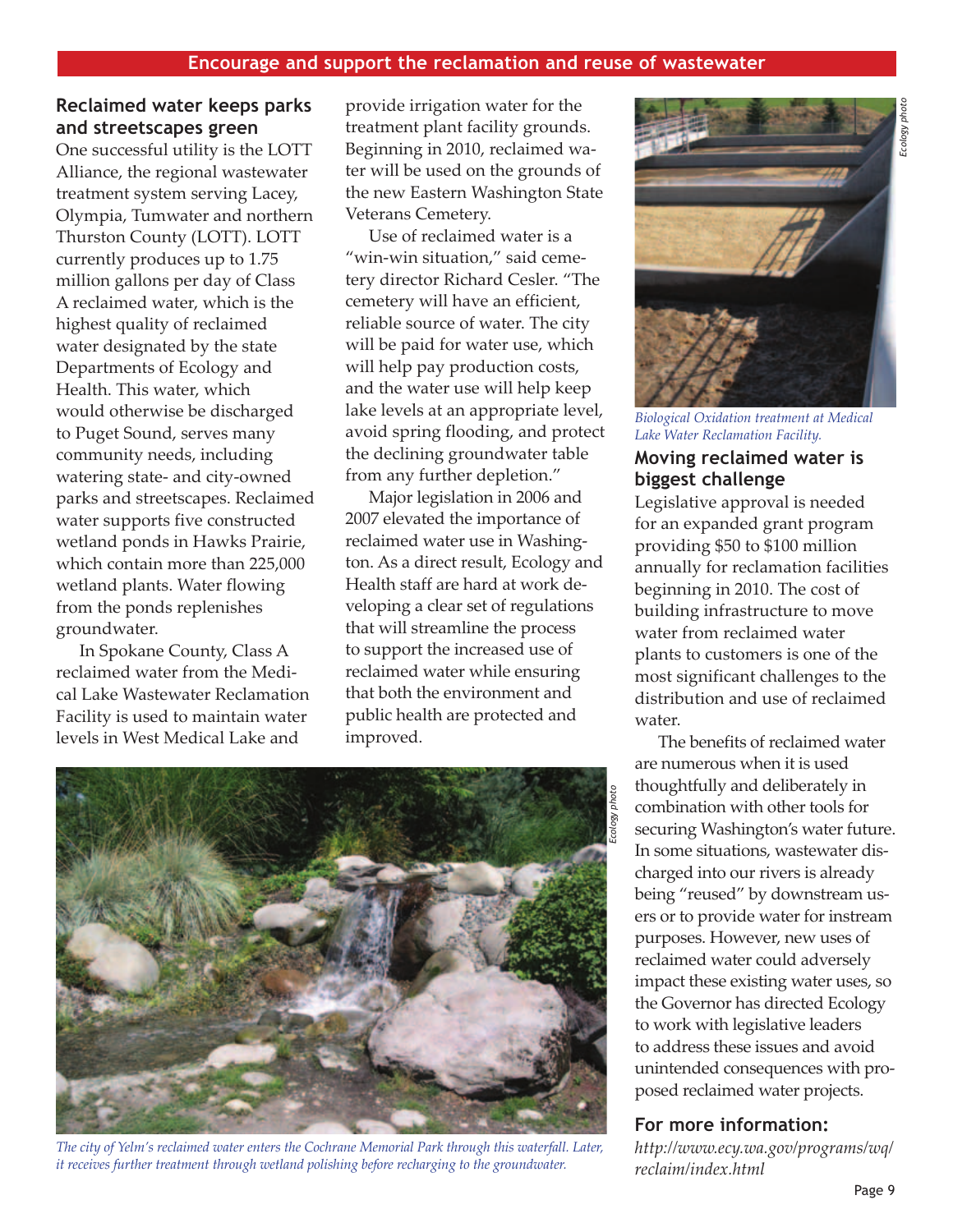# **Practicing water conservation: A little goes a long way**

*By Brook Beeler, Communications & Education, Ecology Eastern Region* It's hard to argue with the value of conserving water. Can anyone make a case for wasting a valuable and finite resource? In Washington, water is already limited in the summer and fall when demands are highest. The good news is that even small actions can make a difference. Practicing water conservation is a relatively simple and costeffective way to significantly extend existing water supplies.

## **Water utilities lead the way**

Water conservation is not a new idea. For years, water utilities across the country have offered conservation programs. Recently, however, those programs have become more developed and beneficial for customers. For example, Denver Water, the largest water utility in Colorado, has led water conservation outreach for 30 years. Over the past two years the utility has highlighted the value of conservation with a major public outreach media campaign to complement their program and seen significant water savings of 20 percent in the service area.

Many water utilities in Washington state are leading the way to water savings and a water smart future. In 2003, the Washington state Legislature established statewide water efficiency requirements. Municipal water suppliers are now setting goals and reporting annually on their water efficiency efforts.

Page 10 The Saving Water Partnership (SWP), a group of water utilities



*Sprinkler irrigation conserves water by applying it more evenly and precisely to crops than other types of surface irrigation.*

in and around Seattle, have joined forces to promote water conservation. SWP promotes Natural Yard Care, offers money-saving rebates to both residential and business customers, and has won the Environmental Protection Agency's (EPA) WaterSense Partner of the Year award. EPA's WaterSense program depends on the efforts of more than 1,000 partners to help save water for future generations. SWP earned this special distinction for promoting water-efficiency awareness to customers without asking them for significant changes in lifestyle.

## **Seattle Public Utilities: proven success**

Seattle Public Utilities is reaching its conservation goals by encouraging customers to save water with seasonal rates, a 3-tiered rate structure, and conservation incentive programs. The tiered rate structure essentially rewards low-water users with low rates which are subsidized by water users in the higher tiers.

As described in the Seattle Public Utilities 2007 Drinking Quality Water Report, although the population served by Seattle's regional system has increased by 16 percent since 1990, water consumption has decreased by 26 percent in that same time period. On a per-person basis, in the same period, total water use decreased 36 percent from 152 gallons per day to less than 100 gallons per day per person.

Household water use varies considerably across the state. While usage tends to be highest in some areas of Eastern Washington, there are communities and utilities such as Airway Heights and Medical Lake which are taking steps to save water, such as lawn watering restrictions. Other utilities have begun collaborative conservation programs to help change the culture of high water use in their regions.

## **Individuals make a difference**

You can be water smart even if you're not in a participating utility. Simple changes in habits can add up to hundreds of gallons of water savings. Fixing leaks, turning off faucets, and reducing lawn size all help save water. However, there are ways to become more water efficient without changing your

## **Per capita water use per day in selected Washington counties**

*National average: 100 gallons Washington average: 114 gallons*

| Average daily use |
|-------------------|
|                   |
|                   |
|                   |
|                   |
|                   |
|                   |
|                   |
|                   |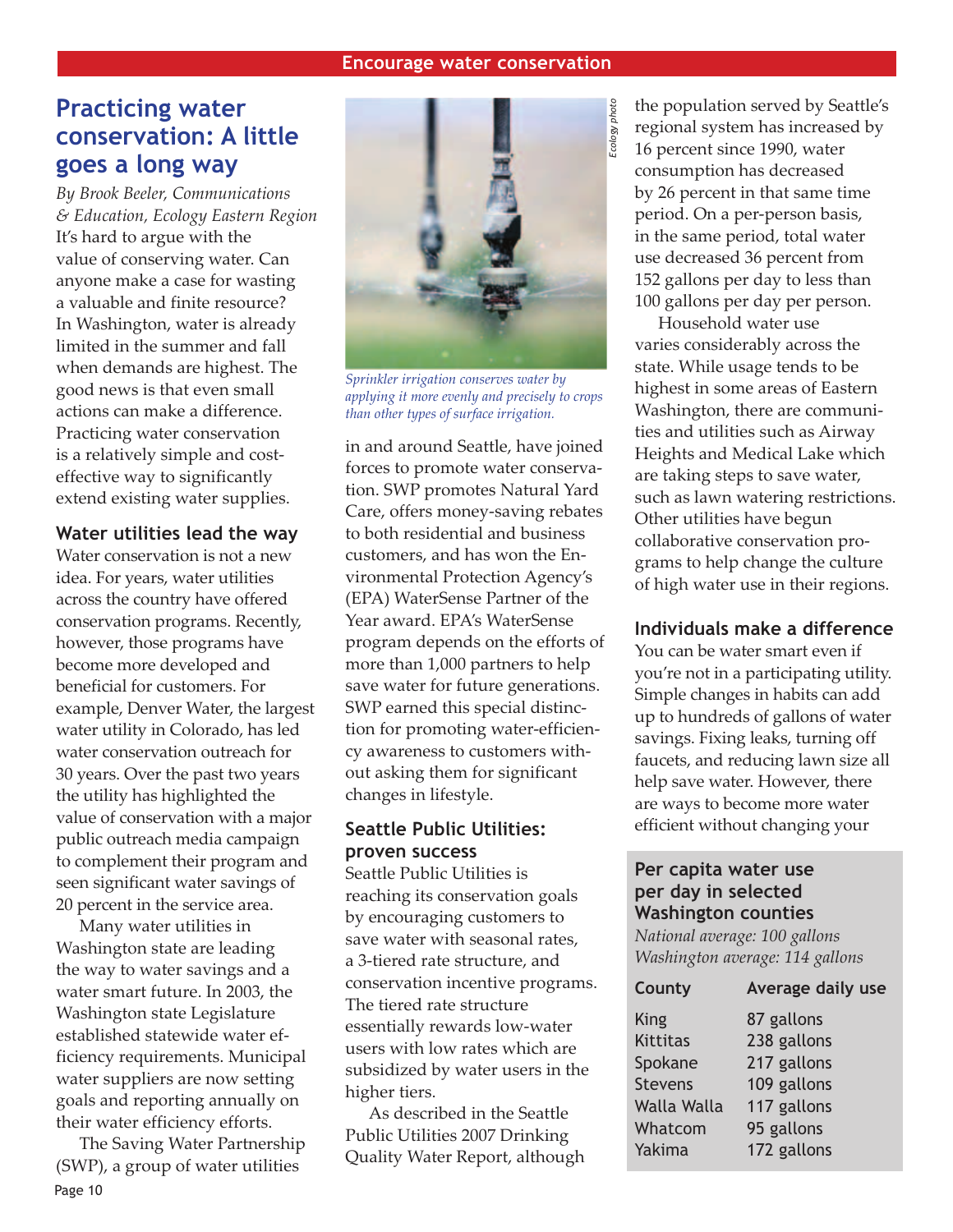## **Measures of Water Consumption for Saving Water Partnership Utilities\***

|                                             | 1990      | 2000      | 2007      | % change since<br>1990 | 2000   |
|---------------------------------------------|-----------|-----------|-----------|------------------------|--------|
| <b>Total Billed Water</b>                   | 121       | 108       | 94        |                        |        |
| Consumption                                 | mgd       | mgd       | mgd       | $-23%$                 | $-13%$ |
| Residential Consumption                     | 79 mgd    | 72 mgd    | 64 mgd    | $-19%$                 | $-12%$ |
| Non-Residential Consumption**               | 43 mgd    | 35 mgd    | 30 mgd    | $-30%$                 | $-15%$ |
| Avg. Single Family Use per<br>Household     | $231$ gpd | $194$ gpd | 166 gpd   | $-28%$                 | $-15%$ |
| Avg. Multifamily Use per<br>Household       | 142 gpd   | $120$ gpd | $100$ gpd | $-30%$                 | $-17%$ |
| Residential: Avg. Use per<br>Person         | 84 gpd    | 70 gpd    | 60 gpd    | $-29%$                 | $-15%$ |
| Non-Residential: Avg. Use per<br>Employee** | 71 gpd    | 51 gpd    | 45 gpd    | $-37%$                 | $-11%$ |

*mgd = millions of gallons per day; gpd = gallons per day*

*\*Members of the Saving Water Partnership:*

*City of Bothell, City of Duvall, City of Mercer Island, City of Seattle, Cedar River Water & Sewer District, Coal Creek Utility District, Highline Water District, King County*

*\*\* While most of the decrease in non-residential consumption is due to conservation, some of it is due to changes in the economy. During times of economic slowdown, water consumption tends to decrease.*

lifestyle. Water efficient appliances and fixtures can reduce water use up to 20 percent. Outdoor irrigation sensors and timers can save up to 50 percent of water lost due to poor timing, run-off, and evaporation. By using "just enough water," you can make a difference.

Having a well with a consistent supply of water is a valuable asset in Washington state. Practicing conservation is a good way to protect your well and your watershed community. Although the effects of a single small well far from a river, lake or stream are probably not measurable, the cumulative effects from many wells can make a huge difference.

*Xeriscaping in Eastern Washington: slow-growing, drought tolerant plants are used in landscaping to conserve water and reduce yard trimmings.*

## **Conservation: not just for cities and towns**

In addition to municipal and individual domestic water use, two other sectors are commonly addressed in the context of water conservation: agriculture and industry. As the single biggest water user in the state, agriculture has been the focus of significant conservation monies and efforts, and important changes have been made. Ecology's Technical Resources for Engineering Efficiency (TREE) program works with industrial facilities to conserve water. Conservation efforts are also being funded as part of the Columbia River Basin Water Management Program.

## **For more information:**

Alliance for Water Efficiency ✹ *http://www.allianceforwaterefficiency.org/*

Water Use It Wisely – ✹ 100 Water Saving Tips *http://www.wateruseitwisely.com/*

EPA -WaterSense ✹ *http://www.epa.gov/watersense/*

 $H_2^0$  House *http://www.h2ouse.org/*